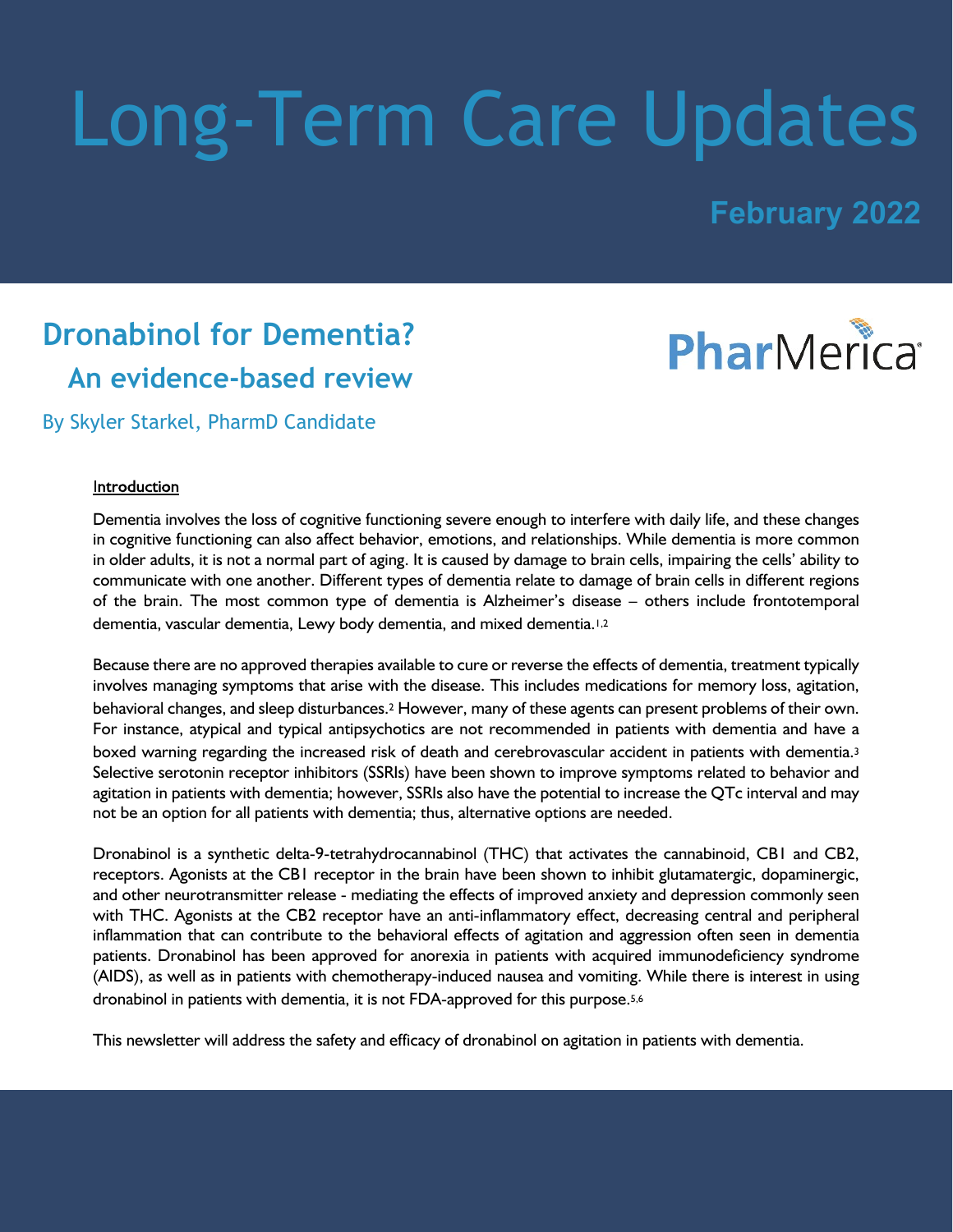#### **Clinical Research**

Several meta-analyses addressing the safety and efficacy of cannabinoids, including dronabinol, for the management of agitation and neuropsychiatric symptoms (NPS) associated with dementia have been published. These analyses have generally found that, when pooling results from studies on various cannabinoids, these interventions are potentially efficacious in treating NPS and agitation associated with dementia; however, heterogeneity, small sample sizes, and other potential biases limit the validity and generalizability of these findings. Additionally, none of the analyses provided subgroup analyses on studies specifically evaluating dronabinol.<sup>6-9</sup>

Because pooled results are not available from research specifically addressing dronabinol use in patients with dementia, a closer look at prospective and retrospective research in this area is warranted.

Walther et al. conducted a very small (n=2) randomized, placebo-controlled, double blind crossover trial to assess the efficacy of dronabinol for nighttime agitation in patients with dementia. The study period was four weeks, and the patients were given 2.5 mg of dronabinol or placebo for the first two weeks, then crossed over to the other therapy for another two weeks. The medications were given at 7pm, and information bias was controlled by packaging dronabinol and the placebo in identical capsules. Patients were included in the study if they were diagnosed with Alzheimer dementia or mixed dementia based on the Diagnostic and Statistical Manual of Mental Disorders (DSM) and the National Institute of Neurological and Communicative Disorders and Stroke-Alzheimer Disease and Related Disorders Association (NINCDS-ADRDA). Patients were excluded from the study if they had a history of seizures, substance dependence other than nicotine, and took psychotropic medications within the last four weeks. Behavior disturbances were assessed weekly using the Neuropsychiatric Inventory (NPI), and agitation was assessed nightly between 9pm to 6am using continuous wrist actigraphy with a device like a wristwatch on the nondominant arm. Patient A, who received dronabinol for the first two weeks, had a decline in nocturnal motor activity until the third week of the trial when she/he was switched to placebo. Levels returned to baseline during the fourth week of the trial (second week of the placebo arm). Patient B, who received placebo first, had nocturnal motor activity decline the greatest during the first week of dronabinol treatment, but this activity increased to baseline during the second week of active treatment. The NPI scores decreased throughout the trial; however, the authors stated that only slight behavioral changes across all NPI items were seen during the trial period. Researchers concluded that CB1 agonists, such as dronabinol, may improve behavior and psychological symptoms associated with dementia. Limitations of this study include small sample size, inability to perform statistics, and agitation only being measured at night. These limitations impede the ability to make clear conclusions regarding the efficacy of dronabinol on agitation from this study.<sup>10</sup>

Volicer et al. conducted a small (n=15) randomized, double-blind, placebo-controlled, crossover trial assessing the effects of dronabinol on disturbed behavior in patients with dementia. The study period was twelve weeks, and the patients were given dronabinol 2.5 mg or placebo twice daily (morning and noon) for the first six weeks, and then switched to the other treatment option for the remaining six weeks. The extent of disturbed behavior was calculated each week by interviewing primary caregivers and determining a rating scale using the Cohen-Mansfield Agitation Inventory (CMAI). One patient died of a myocardial infarction two weeks before the end of the study. He was on the placebo treatment arm and was included in the analysis. Three patients were terminated due to seizure and infection; however, no other serious adverse reactions to dronabinol occurred. Tiredness, somnolence, and euphoria occurred more during the dronabinol treatment than placebo period. Twelve patients were included in the final analysis, of which six were randomized to receive dronabinol first and six were randomized to receive placebo first. All patients were male, except one. Disturbed behavior decreased during both treatment periods, and the decrease in this behavior continued during the placebo period for the group that received dronabinol first. Disturbed behavior decreased significantly more in the dronabinol first treatment group when CMAI scores were expressed as a percentage of the baseline  $(p=0.05)$ . The researchers concluded that dronabinol was effective in decreasing agitation in patients with dementia, but a larger study is needed. The main limitation of this study was small sample size. This study demonstrated that dronabinol may have some effect in decreasing agitation, and these effects may be apparent for weeks after treatment concludes.<sup>11</sup>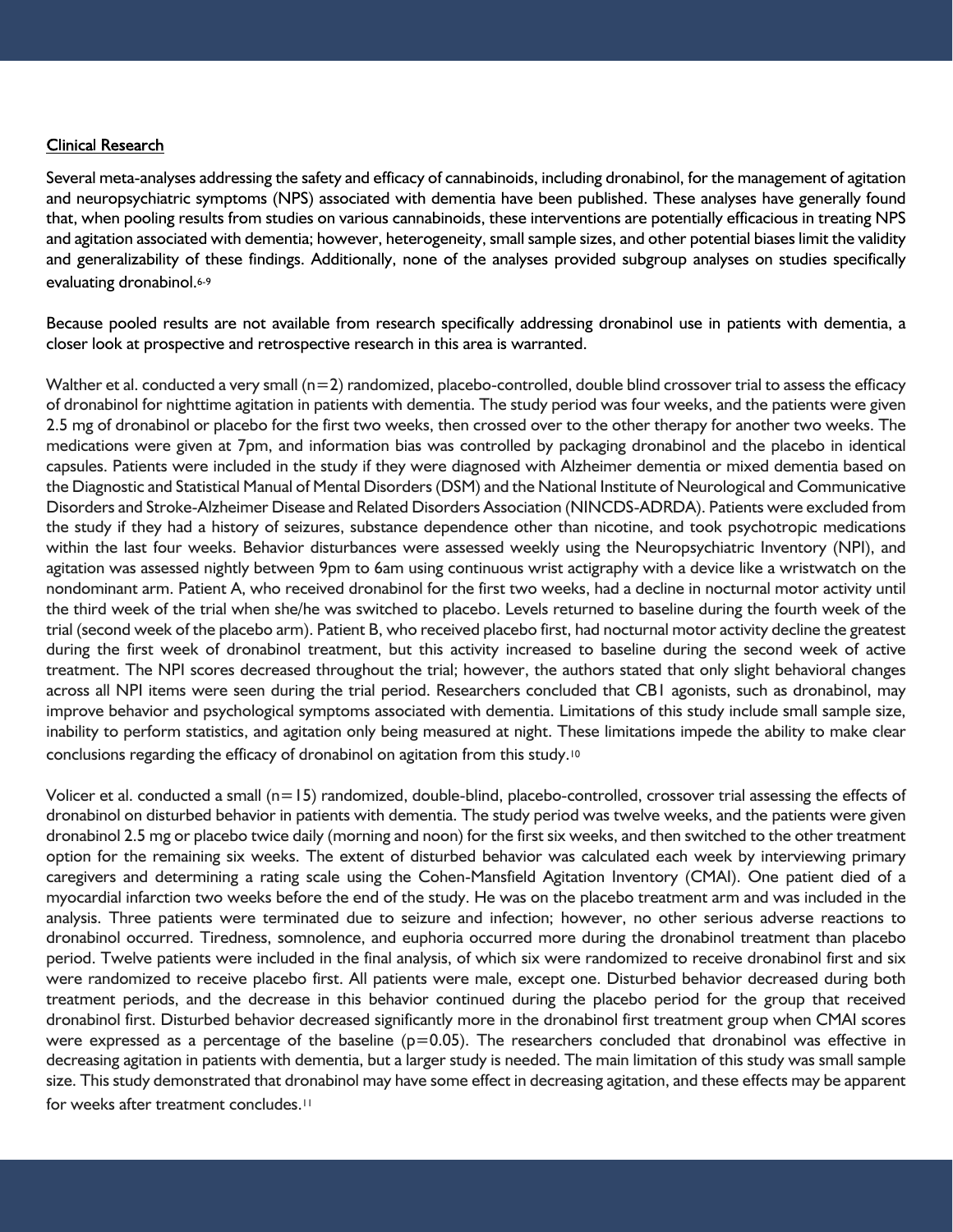Walther et al. conducted an open-label pilot study  $(n=6)$  to measure the effect of dronabinol on nighttime agitation. Patients were included if they had been diagnosed with dementia according to DSM and NINCDS-ADRDA criteria with nighttime agitation, day-night rhythm disturbances, or sundowning. All concomitant medications were kept stable one week prior to the study and throughout the study period. The trial period was two weeks, and patients received 2.5 mg of dronabinol every evening at 7pm. The primary outcome, decrease in nighttime motor activity during the last five nights of the treatment period compared to the first two nights at baseline, was assessed continuously using a wristwatch actometer on the patient's nondominant arm. Motor activity was measured during three different time periods: nocturnal (9pm-6am), diurnal (6am-9pm), and evening (3pm-9pm). The secondary outcome, NPI score, was assessed at baseline and at the end of the trial. Motor activity decreased significantly only during the nocturnal time period ( $p < 0.05$ ), and was calculated to be decreased 59% from baseline. The total NPI score was significantly decreased from baseline (p<0.05), and so were the aberrant motor behavior, agitation, and nighttime behavior subscores of the NPI scale. The numeric decrease in NPI score was not given in the study. The author's concluded that dronabinol may have an effect for decreasing behavioral and agitation disturbances in patients with dementia. The limitations of this study include a small study size and threats the internal validity (open-label, nonrandomized, uncontrolled).<sup>12</sup>

Woodward et al. conducted a retrospective cohort study (n=40) to assess the efficacy and safety of dronabinol as an adjunctive treatment for agitation and aggression associated with dementia. The primary outcome was changes in behavior disturbances. These changes were scored at baseline and after seven days of dronabinol treatment using the Pittsburgh Agitation Scale (PAS), Clinical Global Impression (CGI), and Global Assessment of Functioning (GAF). The mean duration of dronabinol treatment was 17 days, and the mean dose was 7 mg/day. Thirty-seven patients were prescribed an antipsychotic medication, but no difference was found in the number prescribed before and after treatment  $(p=0.875)$ . Cholinesterase inhibitors, memantine, antidepressants, and anticonvulsants were frequently used, as well. The total PAS score decreased significantly during treatment (p <0.0001), and so did aberrant vocalization, motor agitation, aggressiveness, and resisting care domain portions of the PAS assessment. The CGI score significantly decreased as well (p<0.0001); however, the GAF score did not significantly decrease (p=0.0969). None of the patients had to discontinue treatment due to intolerance, but 26 adverse events were reported. Of the adverse events reported, sedation, delirium, urinary tract infection, and confusion were the most frequent; however, because of the design of this study it is unclear if these adverse effects are related to dronabinol or other concomitant comorbidities or medications. The researcher's conclusions are that this cohort study shows the potential benefit of dronabinol for agitation and aggression associated with dementia; however, this study has a few threats to internal validity (open-label, nonrandomized, uncontrolled, inability to adjust for confounders).<sup>13</sup>

#### **Future Research**

A phase two pilot interventional clinic trial addressing dronabinol adjunctive treatment of agitation in patients with dementia is currently ongoing. The estimated enrollment is much larger than previous trials  $(n=160)$ , and the study expected to be completed by May 2023. The study period is three weeks, and participants will receive either dronabinol 2.5 mg twice daily for one week and increase to 5 mg twice daily for weeks two and three or placebo twice daily. The primary outcome is agitation measured by the Pittsburgh Agitation Scale and NPI. Patients can be included in the trial if they are diagnosed with dementia due to Alzheimer's disease, presence of agitation defined by the International Psychogeriatric Association, severe agitation defined by NPI-C Agitation or NPI-C Aggression >4, informed consent, 60-95 years old, and admitted to an associated clinical site. Patients will be excluded if they have a serious or unstable medical illness (cardiovascular, hepatic, renal, respiratory, endocrine, neurologic, hematologic), seizure disorder, baseline delirium determined by the Confusion Assessment Method (CAM) and DSM, current use of lithium, and inability to swallow a pill. This study will be able to better assess the effect of dronabinol on agitation associated with dementia due to a larger sample size and rigorous primary outcome measures that directly assess agitation.<sup>14</sup>